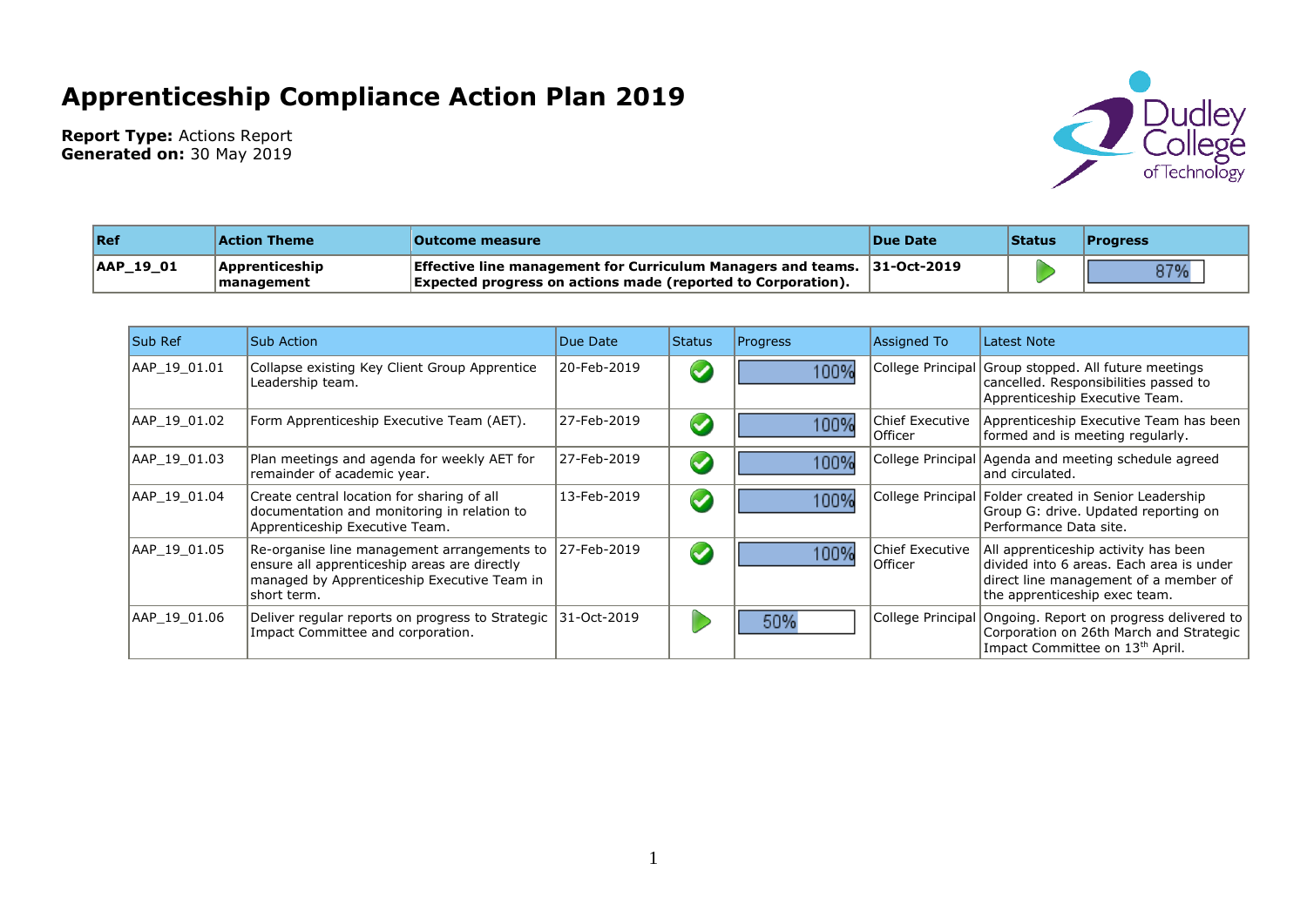| Ref       | <b>Action Theme</b> | <b>Outcome measure</b>                                                                                                                                        | <b>Due Date</b> | <b>Status</b> | <b>Progress</b> |
|-----------|---------------------|---------------------------------------------------------------------------------------------------------------------------------------------------------------|-----------------|---------------|-----------------|
| AAP 19 02 | <b>Withdrawals</b>  | Any historical overpayment repaid. Achievement rates correctly $ 31$ -Mar-2019<br>reported by college. Continued states of all current learners<br>confirmed. |                 |               | 100%            |

| Sub Ref      | <b>Sub Action</b>                                                                                                                   | Due Date    | Status               | Progress | <b>Assigned To</b>                            | Latest Note                                                                                                                                                                                                                                                                           |
|--------------|-------------------------------------------------------------------------------------------------------------------------------------|-------------|----------------------|----------|-----------------------------------------------|---------------------------------------------------------------------------------------------------------------------------------------------------------------------------------------------------------------------------------------------------------------------------------------|
| AAP_19_02.01 | Complete internal investigation on late<br>withdrawals and report to agency.                                                        | 05-Jan-2019 | $\blacktriangledown$ | 100%     | <b>Chief Executive</b><br>Officer             | Investigation completed, reported to the<br>agency and Audit Committee. The college<br>engaged RSM to complete an advisory<br>audit to validate the college's internal<br>investigation. This was also reported to<br>the Education and Skills Funding Agency<br>and Audit Committee. |
| AAP_19_02.02 | Conduct 1:1 reviews with every assessor to<br>identify any further withdrawals that need to be<br>actioned for continuing learners. | 30-Jan-2019 | $\bullet$            | 100%     | Chief Executive<br>Officer                    | Reviews taken place with assessors to<br>establish further actions required.                                                                                                                                                                                                          |
| AAP 19 02.03 | Implement revised withdrawal paperwork                                                                                              | 30-Jan-2019 | $\bigcirc$           | 100%     | Head of<br>Learning<br>Apprenticeships<br>(R) | New revised paperwork has been<br>implemented for withdrawals and rolled<br>out to curriculum teams/managers and<br>process explained during apprenticeship<br>training sessions                                                                                                      |
| AAP 19 02.04 | Train all staff on revised paperwork.                                                                                               | 15-Feb-2019 | $\bullet$            | 100%     | Head of<br>Learning<br>Apprenticeships<br>(R) | Curriculum teams/managers have been<br>trained on revised paperwork and<br>process explained during apprenticeship<br>training sessions                                                                                                                                               |
| AAP 19 02.05 | Process all outstanding withdrawals.                                                                                                | 15-Feb-2019 | $\bigcirc$           | 100%     |                                               | College Principal All withdrawals processed following<br>assessor 1:1 reviews.                                                                                                                                                                                                        |
| AAP_19_02.06 | Ensure outcomes are verified by external third<br>party (RSM UK).                                                                   | 28-Feb-2019 | $\bullet$            | 100%     | Chief Executive<br>Officer                    | RSM advisory audit completed and<br>reported.                                                                                                                                                                                                                                         |
| AAP_19_02.07 | Identify impact on over-claim and achievement<br>rates and report to agency.                                                        | 28-Feb-2019 | $\bullet$            | 100%     | <b>Chief Executive</b><br>Officer             | Overclaimed achievement rates verified<br>by RSM.                                                                                                                                                                                                                                     |
| AAP 19 02.08 | Reflect all outcomes in updated version of<br>impact assessment and college dashboards.                                             | 15-Mar-2019 | $\bigcirc$           | 100%     |                                               | College Principal New Annual Strategic Impact Assessment<br>and dashboard produced, circulated and<br>available on website.                                                                                                                                                           |
| AAP_19_02.09 | Agree final overpayment with Education and<br>Skills Funding Agency and process payment.                                            | 31-Mar-2019 | $\bigcirc$           | 100%     | <b>Chief Executive</b><br>Officer             | Overpayment of £504,000 agreed with<br>the Agency. Arrangements are in place<br>for the Agency to recover funds. Revised<br>achievement rates have been verified by<br>RSM.                                                                                                           |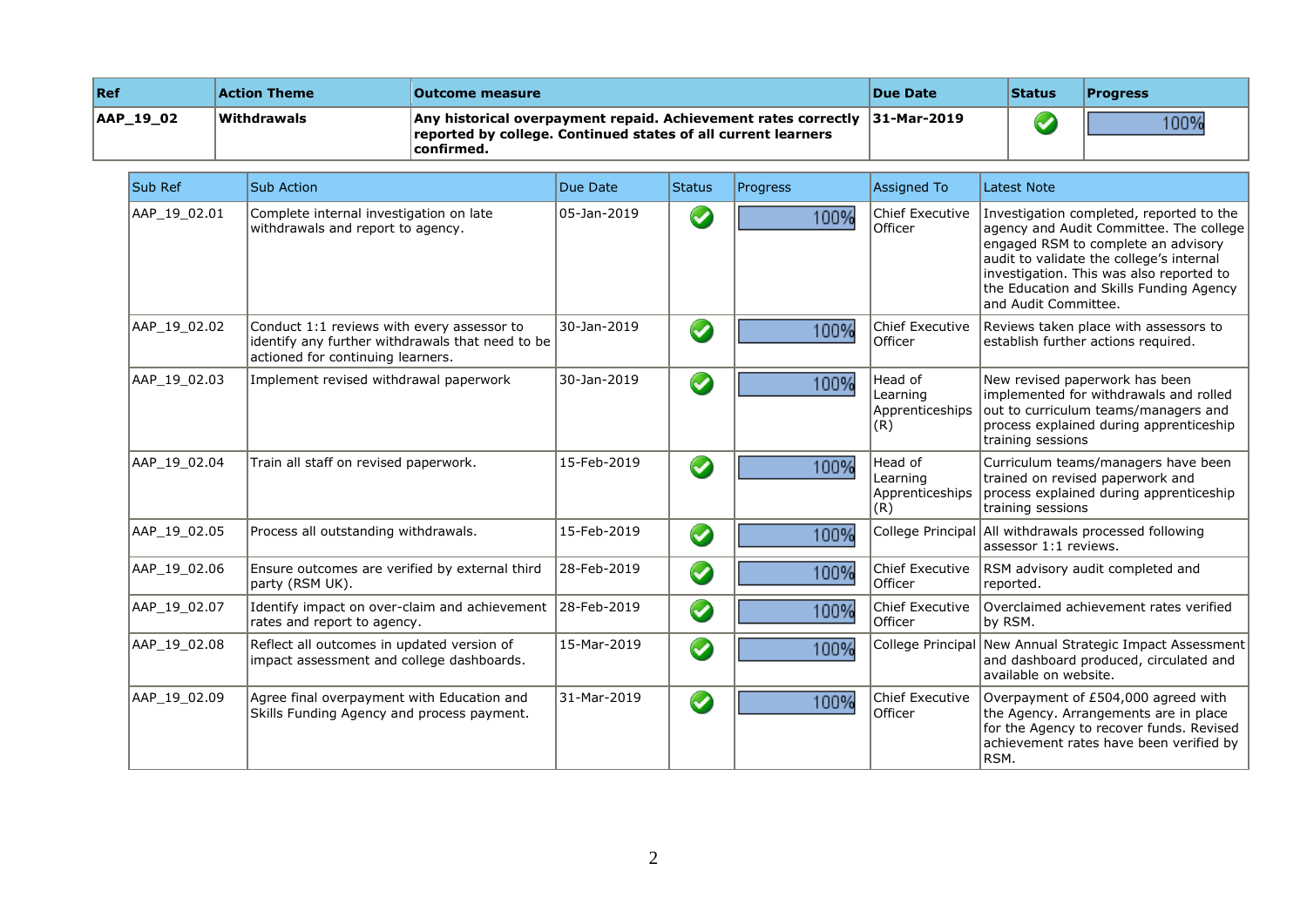| <b>Ref</b>    | Action Theme       | <b>Outcome measure</b>                                                          | <b>IDue Date</b> | Status | <b>Progress</b> |
|---------------|--------------------|---------------------------------------------------------------------------------|------------------|--------|-----------------|
| $ AAP_19_03 $ | Breaks in learning | <b>All Breaks In Learning information accurate and using new</b><br> paperwork. | 28-Feb-2019      |        | 100%            |

| <b>Sub Ref</b> | Sub Action                                                                                                          | Due Date    | <b>Status</b>        | <b>Progress</b> | Assigned To                                    | Latest Note                                                                                                                                                                             |
|----------------|---------------------------------------------------------------------------------------------------------------------|-------------|----------------------|-----------------|------------------------------------------------|-----------------------------------------------------------------------------------------------------------------------------------------------------------------------------------------|
| AAP 19 03.01   | Review all learners currently on Breaks In<br>Learning and update status as appropriate.                            | 28-Feb-2019 | $\blacktriangledown$ | 100%            | Head of<br>Learning<br>Apprenticeships<br>(R)  | A review has taken place of all learners<br>currently on Breaks In Learning and have<br>been updated in line with the new<br>revised paperwork                                          |
| AAP 19 03.02   | Implement revised paperwork for processing<br>Breaks In Learning.                                                   | 30-Jan-2019 | $\blacktriangledown$ | 100%            | Head of<br>Learning<br>Apprenticeships<br> (R) | New revised paperwork has been<br>implemented for Breaks In Learning and<br>rolled out to curriculum teams/managers<br>and process explained during<br>apprenticeship training sessions |
| AAP 19 03.03   | Train all delivery staff on new paperwork.                                                                          | 15-Feb-2019 | $\blacktriangledown$ | 100%            | Head of<br>Learning<br>Apprenticeships<br>(R)  | Curriculum teams/managers have been<br>trained on revised paperwork and<br>process explained during apprenticeship<br>training sessions                                                 |
| AAP 19 03.04   | Train Management Information Systems staff<br>on correct processing of withdrawn Breaks In<br>Learning apprentices. | 15-Feb-2019 | $\blacktriangledown$ | 100%            |                                                | College Principal Training completed using updated<br>paperwork.                                                                                                                        |

| Ref              | Action Theme    | Outcome measure                                                          | <b>Due Date</b> | <b>Status</b> | <b>IProgress</b> |
|------------------|-----------------|--------------------------------------------------------------------------|-----------------|---------------|------------------|
| <b>AAP 19 04</b> | 20% off the job | Monitoring systems report progress with off-the-job - by all<br>parties. | $ 31$ -May-2019 |               | 31%              |

| <b>Sub Ref</b> |              | <b>Sub Action</b>                                                                                    | Due Date    | <b>Status</b> | <b>IProgress</b> | Assigned To | Latest Note                                                                             |
|----------------|--------------|------------------------------------------------------------------------------------------------------|-------------|---------------|------------------|-------------|-----------------------------------------------------------------------------------------|
|                | AAP 19 04.01 | Implement new Commitment Statement<br>template that automatically calculates off-the-<br>liob hours. | 04-Mar-2019 |               | 100%             |             | College Principal New templates created and tested.                                     |
|                | AAP 19 04.02 | Implement new Commitment Statement for all   08-Mar-2019<br>frameworks and standards.                |             |               | 100%             |             | College Principal All existing frameworks and standards<br>transferred to new template. |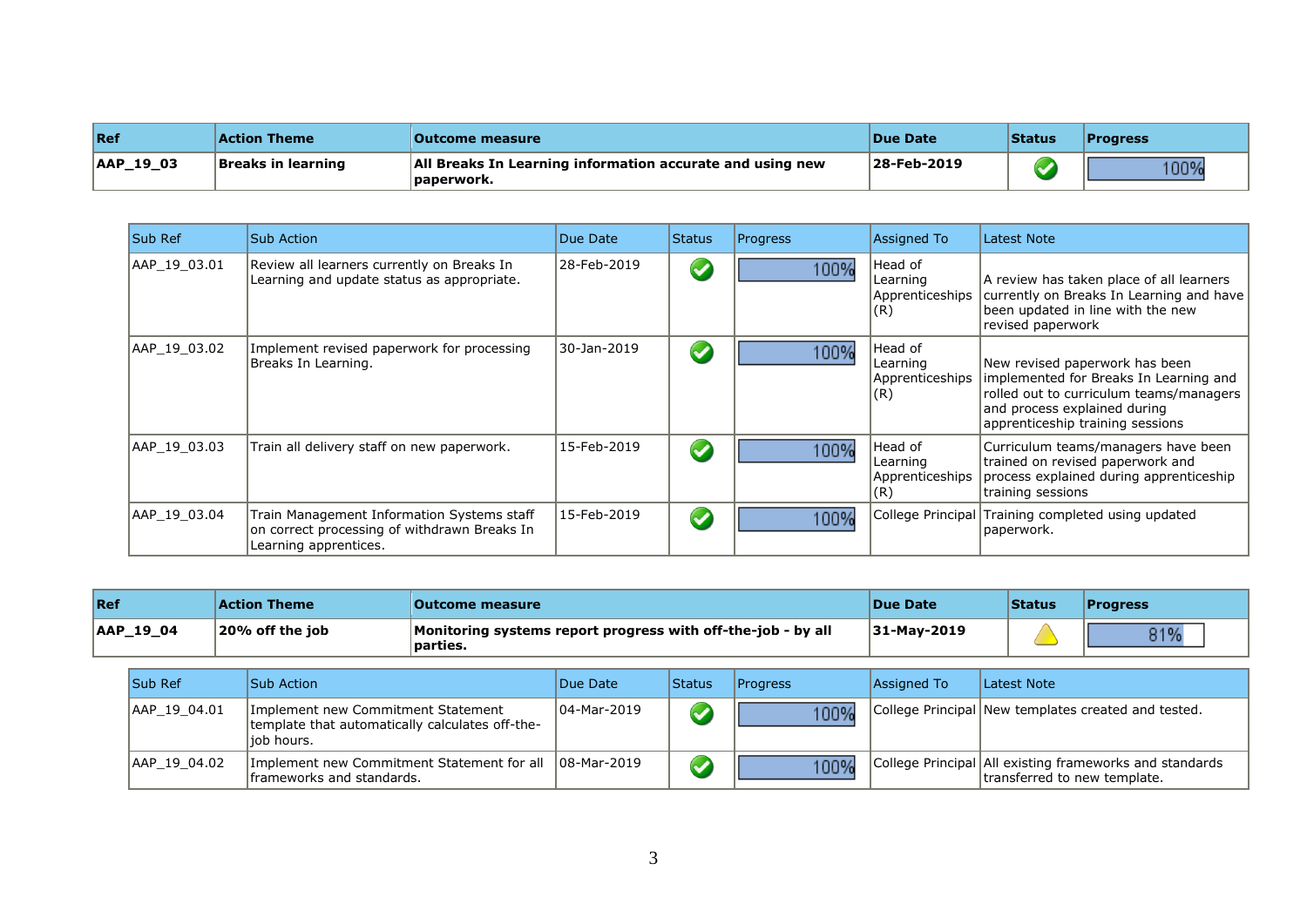| <b>Sub Ref</b> | <b>Sub Action</b>                                                                                               | Due Date    | <b>Status</b>        | Progress | <b>Assigned To</b>                            | Latest Note                                                                                                                                                                                                                                                                       |
|----------------|-----------------------------------------------------------------------------------------------------------------|-------------|----------------------|----------|-----------------------------------------------|-----------------------------------------------------------------------------------------------------------------------------------------------------------------------------------------------------------------------------------------------------------------------------------|
| AAP_19_04.03   | Train all apprenticeship delivery staff on revised 11-Mar-2019<br>commitment statement                          |             | $\blacktriangledown$ | 100%     |                                               | College Principal Training held with all staff on 8th and<br>11th March.                                                                                                                                                                                                          |
| AAP 19 04.04   | Recruit a new Apprenticeship Administration<br>team to liaise with employer for evidence of<br>20% off-the-job. | 12-Mar-2019 | $\blacklozenge$      | 100%     | Head of<br>Learning<br>Apprenticeships<br>(R) | A new team of four has been recruited to<br>assist the Apprenticeship provision to<br>help monitor and track 20% off the job<br>for learners. We are still awaiting for one<br>member of staff to start and currently<br>working through revised commitment<br><b>Istatements</b> |
| AAP 19 04.05   | Train new Apprenticeship Administration team.                                                                   | 12-Mar-2019 |                      | 70%      | Head of<br>Learning<br>Apprenticeships<br>(R) | Training has taken place on college<br>systems and processes for the<br>Apprenticeship team. Action ongoing as<br>team will expand further.                                                                                                                                       |
| AAP 19 04.06   | Re-issue commitment statement to all employer 30-Apr-2019<br>with continuing apprentices.                       |             |                      | 80%      |                                               | College Principal Slight delay after concerns on updated<br>guidance for off the job calculation. Went<br>out week beginning 8th April. Keeping<br>action open until all returned.                                                                                                |
| AAP_19_04.07   | Build reporting tools to monitor current off-the-<br>job hours against flight path.                             | 31-May-2019 |                      | 80%      | Head of<br>Learning<br>Apprenticeships<br>(R) | This is still in progress as all learners are<br>Inow on SMART Assessor in order to<br>monitor and track 20% off-the-job<br>training and revised updated<br>commitment statements are currently<br>being collected. First suite of reports<br>available.                          |

| Ref       | Action Theme                        | <b>Outcome measure</b>                                                                                                                                                 | Due Date    | <b>Status</b> | <b>Progress</b> |
|-----------|-------------------------------------|------------------------------------------------------------------------------------------------------------------------------------------------------------------------|-------------|---------------|-----------------|
| AAP 19 05 | <b>Accredited Prior</b><br>Learning | Random internal checking shows Accredited Prior<br> Learning/Recognised Prior Learning/Recognised Prior Learning is being correctly identified<br>$\sf land$ actioned. | 31-Aug-2019 |               | 55%             |

| <b>Sub Ref</b> | <b>Sub Action</b>                                                                                                                                                        | Due Date    | <b>Status</b>        | <b>Progress</b> | Assigned To | Latest Note                                                                                                                                                           |
|----------------|--------------------------------------------------------------------------------------------------------------------------------------------------------------------------|-------------|----------------------|-----------------|-------------|-----------------------------------------------------------------------------------------------------------------------------------------------------------------------|
| AAP 19 05.01   | Implement changes in new commitment<br>statement to better gather evidence of<br>Accredited Prior Learning/Recognised Prior<br>Learning, including enhanced skills scan. | 27-Feb-2019 | $\blacktriangledown$ | 100%            |             | College Principal More comprehensive skills scan and<br>recording of Accredited Prior<br>Learning/Recognised Prior Learning<br>lincluded on new commitment statement. |
| AAP 19 05.02   | Train Business Development team on<br>implementation of new commitment statement.                                                                                        | 27-Feb-2019 |                      | 100%            |             | College Principal Completed ahead of training with all staff<br>on 8th and 11th March.                                                                                |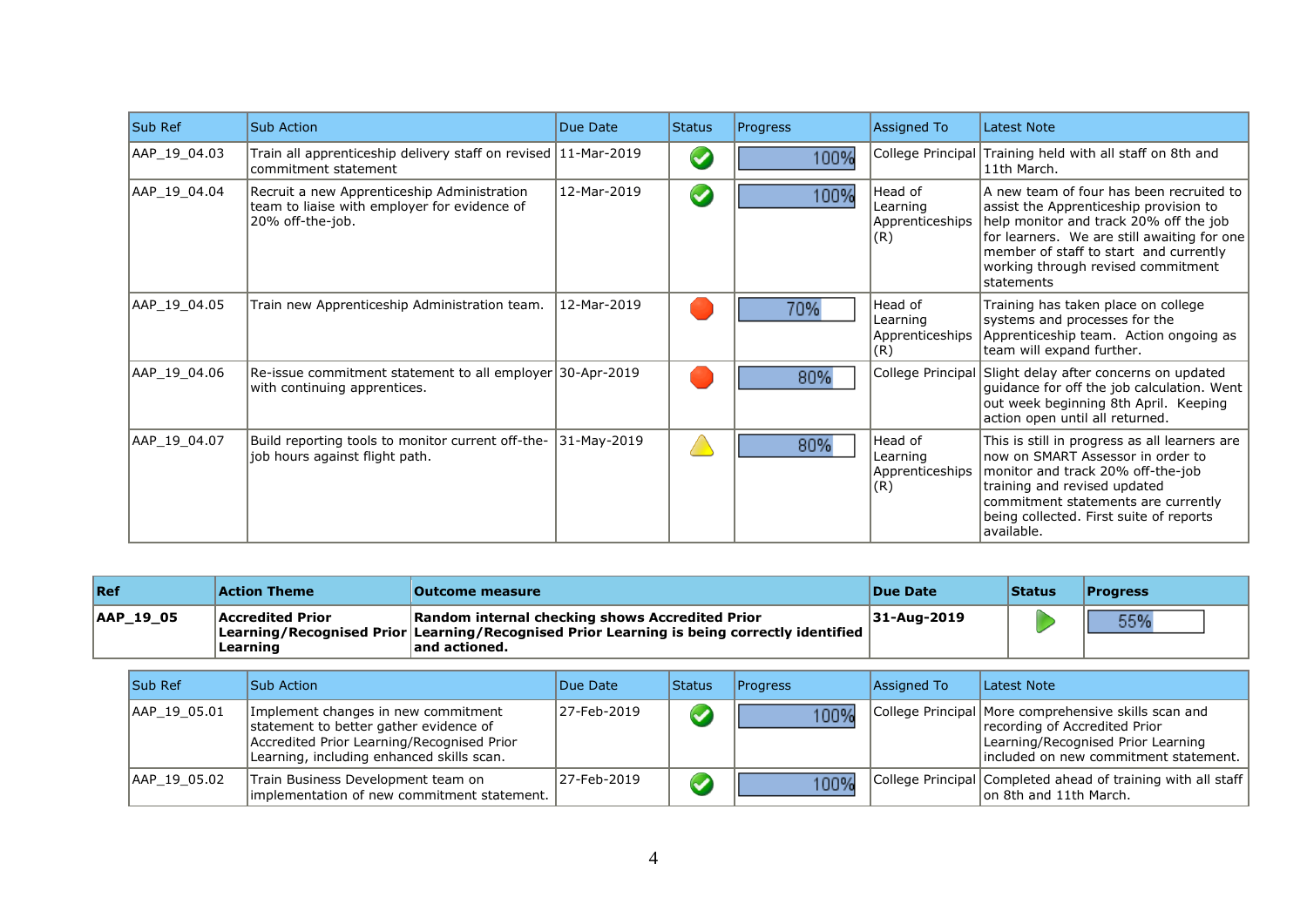| <b>Sub Ref</b> | <b>Sub Action</b>                                                                                                                 | Due Date    | <b>Status</b> | <b>Progress</b> | Assigned To                               | Latest Note                                                                                                                                                                    |
|----------------|-----------------------------------------------------------------------------------------------------------------------------------|-------------|---------------|-----------------|-------------------------------------------|--------------------------------------------------------------------------------------------------------------------------------------------------------------------------------|
| AAP 19 05.03   | Build reporting system to monitor numbers for<br>learners with recognised Accredited Prior<br>Learning/Recognised Prior Learning. | 30-Apr-2019 |               | 50%             |                                           | College Principal Reporting available to Apprenticeships<br>Executive Team through ProSolution.<br>Now looking to automate as part of<br>Performance Data so keep action open. |
| AAP 19 05.04   | Monitor through Apprenticeships Executive<br>Team.                                                                                | 31-Aug-2019 |               | 25%             | Chief Executive   In progress.<br>Officer |                                                                                                                                                                                |
| AAP 19 05.05   | Include checking in internal audit scope of work 31-Aug-2019<br>and report findings.                                              |             |               | 0%              | Chief Executive<br>l Officer              |                                                                                                                                                                                |

| <b>Ref</b> | <b>Action Theme</b>   | <b>Outcome measure</b>                                                                                 | <b>Due Date</b>     | Status | <b>'Progress</b> |
|------------|-----------------------|--------------------------------------------------------------------------------------------------------|---------------------|--------|------------------|
| AAP_19_06  | <b>Data Integrity</b> | Internal audit reports data accuracy. Expected external audit<br>completed with no causes for concern. | $ 30 - Ju  - 2019 $ |        | 200/<br>ד סכ     |

| Sub Ref      | <b>Sub Action</b>                                                                                                                                           | Due Date    | Status               | Progress | <b>Assigned To</b>                             | Latest Note                                                                                                                                                                                                          |
|--------------|-------------------------------------------------------------------------------------------------------------------------------------------------------------|-------------|----------------------|----------|------------------------------------------------|----------------------------------------------------------------------------------------------------------------------------------------------------------------------------------------------------------------------|
| AAP_19_06.01 | Re-develop Pro-Solution to Smart Assessor<br>interface to allow monitoring of all apprentice<br>learners.                                                   | 18-Mar-2019 | $\blacktriangledown$ | 100%     |                                                | College Principal All learners now appear on<br>SmartAssessor within 2 hours of enrolling<br>lon ProSolution.                                                                                                        |
| AAP 19 06.02 | Re-design content of 30 day review and train all 22-Mar-2019<br> staff.                                                                                     |             | $\blacktriangledown$ | 100%     | Head of<br>Learning<br>Apprenticeships<br> (R) | New content has been designed for the<br>30 day review which has been rolled out  <br>and shared with curriculum<br>teams/managers. The process has been<br>trained during the apprenticeship training<br> sessions. |
| AAP 19 06.03 | Change current ad-hoc register process for new 22-Mar-2019<br>learner validated Smart Assessor process.                                                     |             | $\blacktriangledown$ | 100%     |                                                | College Principal Ad-hoc process no longer used for<br>recording assessor activity. All monitored<br>through SmartAssessor and transparent<br>to apprentice.                                                         |
| AAP 19 06.04 | Train all delivery staff on use of Smart<br>Assessor.                                                                                                       | 12-Apr-2019 | $\blacklozenge$      | 100%     |                                                | College Principal Training completed. Hands-on 'surgeries'<br>planned for upcoming conference to add<br>further support. Support ongoing.                                                                            |
| AAP_19_06.05 | Build suite of reporting tools to track learner<br>progress at various levels - including focus on<br>learners due to complete in current academic<br>year. | 30-Apr-2019 |                      | 70%      |                                                | College Principal Enhanced completion monitoring tools<br>completed - available on Performance<br>Data. Further reporting to be finalised.                                                                           |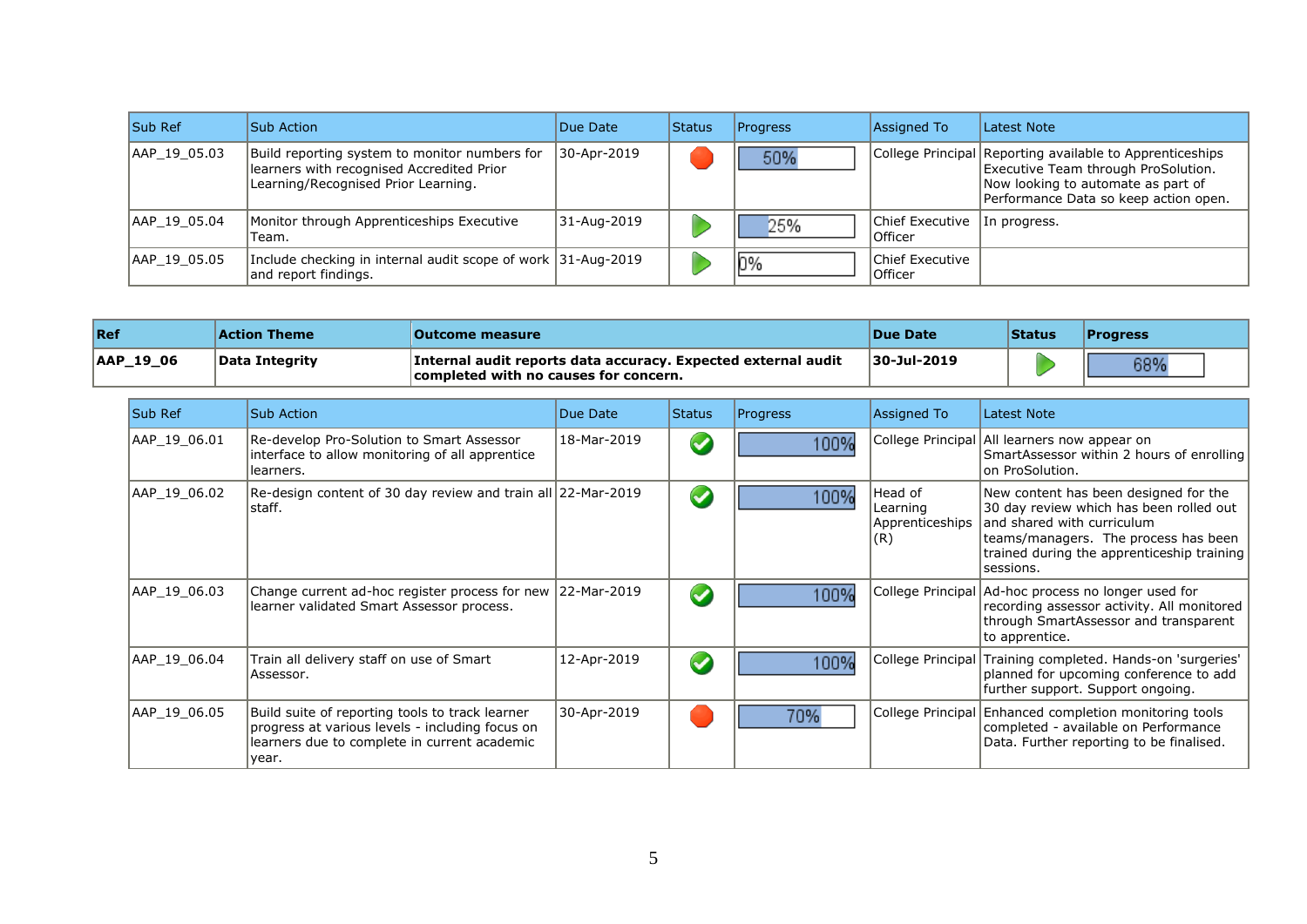| <b>Sub Ref</b> | <b>Sub Action</b>                                                                                                | Due Date    | <b>Status</b>        | <b>Progress</b> | Assigned To                  | Latest Note                                                                                                                                     |
|----------------|------------------------------------------------------------------------------------------------------------------|-------------|----------------------|-----------------|------------------------------|-------------------------------------------------------------------------------------------------------------------------------------------------|
| AAP 19 06.06   | Re-design existing processes to ensure all<br>learner progress and documentation is stored<br>on Smart Assessor. | 30-Apr-2019 | $\blacktriangledown$ | 100%            | lHead of<br>Learning<br> (R) | All learners are now on Smart Assessor<br>land all staff have been trained on the<br>Apprenticeships Juploading of reviews to monitor progress. |
| AAP 19 06.07   | Ensure all Apprenticeship evidence is located<br>centrally in readiness for audit - see separate<br>list.        | 30-Jul-2019 |                      | 25%             | Chief Executive<br>Officer   | Planning meeting in place for wb $10th$<br>June.                                                                                                |
| AAP 19 06.08   | Conduct internal audit of 2018/19 learners and<br>report findings to Apprenticeship Executive<br>Team.           | 30-Jul-2019 |                      | 0%              | Chief Executive<br>Officer   |                                                                                                                                                 |

| Ref       | <b>Action Theme</b>            | <b>Outcome measure</b>                                                                                           | <b>Due Date</b> | Status | <b>Progress</b> |
|-----------|--------------------------------|------------------------------------------------------------------------------------------------------------------|-----------------|--------|-----------------|
| AAP_19_07 | Additional Learning<br>Support | <b>External audit of Additional Learning Support assessment and</b><br>delivery confirms process and compliance. | 30-Jun-2019     |        | 0.401           |

| Sub Ref      | Sub Action                                                                                                        | Due Date    | <b>Status</b>        | Progress | Assigned To                                    | Latest Note                                                                                                                                                                                                                                                                    |
|--------------|-------------------------------------------------------------------------------------------------------------------|-------------|----------------------|----------|------------------------------------------------|--------------------------------------------------------------------------------------------------------------------------------------------------------------------------------------------------------------------------------------------------------------------------------|
| AAP 19 07.01 | Re-design Additional Learning Support<br>assessment methodology to more explicitly<br>confirm support needs.      | 14-Feb-2019 | $\blacktriangledown$ | 100%     | Head of<br>Learning<br>Apprenticeships<br> (R) | Additional Learning Support paperwork<br>has been revised and the process has<br>been rolled out to the apprenticeship<br>team during the apprenticeship training<br>sessions. The revised paperwork<br>identifies a support plan that is tailored<br>lto the individual needs |
| AAP 19 07.02 | Further enhance the Personal Improvement<br>Programme to provide more tailored support<br>based on learner needs. | 14-Feb-2019 | $\blacktriangledown$ | 100%     | Head of<br>Learning<br>Apprenticeships<br>(R)  | A Personal Improvement Programme has<br>been updated to ensure tailored needs<br>lare met                                                                                                                                                                                      |
| AAP 19 07.03 | Train all Personal Development Officers on<br>effective assessment and delivery strategies.                       | 21-Feb-2019 | $\blacktriangledown$ | 100%     | Head of<br>Learning<br>Apprenticeships<br>(R)  | All Personal Development Officers have<br>been trained on the new revised<br>paperwork and process for ALS                                                                                                                                                                     |
| AAP 19 07.04 | Submit revised paperwork and samples to<br>Education Skills Funding Agency contact to<br>confirm suitability.     | 21-Feb-2019 | $\blacktriangledown$ | 100%     |                                                | College Principal Documents submitted to agency in<br>February. Resent to senior lead in early<br> April.                                                                                                                                                                      |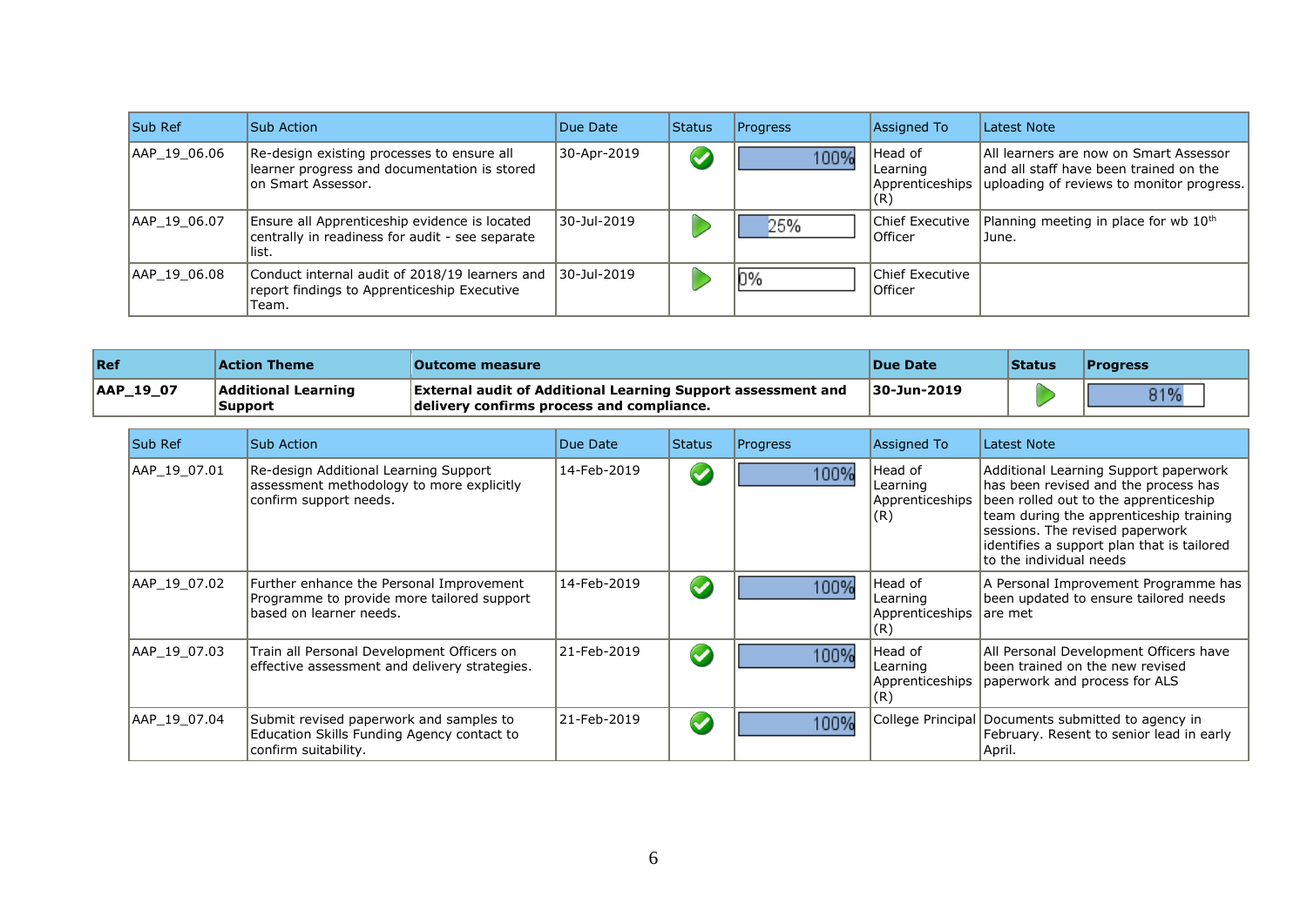| <b>Sub Ref</b> | <b>Sub Action</b>                                                                 | Due Date    | <b>Status</b>        | Progress | <b>Assigned To</b>                            | Latest Note                                                                                                                                                               |
|----------------|-----------------------------------------------------------------------------------|-------------|----------------------|----------|-----------------------------------------------|---------------------------------------------------------------------------------------------------------------------------------------------------------------------------|
| AAP 19 07.05   | Train all delivery staff on enhanced Additional<br>Learning Support process.      | 18-Mar-2019 | $\blacktriangledown$ | 100%     | Head of<br>Learning<br>Apprenticeships<br>(R) | Additional Learning Support new<br>paperwork and process trained during<br>Apprenticeship training sessions.                                                              |
| AAP 19 07.06   | Enhance reporting on cross college take-up of<br>Additional Learning Support.     | 30-Apr-2019 |                      | 100%     | Head of<br>Learning<br>Apprenticeships<br>(R) | Reporting in place to monitor take up of<br>ALS and reported to AET. Supervisor is<br>carrying out quality checks on reviews<br>that the team are submitting.             |
| AAP_19_07.07   | Conduct observations of Personal Improvement   31-May-2019<br>Programme delivery. |             |                      | 50%      | Head of<br>Learning<br>Apprenticeships<br>(R) | Observations are schedules to take place<br>w/c 13th May 2019 and further after half<br>Iterm.                                                                            |
| AAP 19 07.08   | Review arrangements for delivery of support<br>when learner is based off-site.    | 31-May-2019 |                      | 80%      | Head of<br>Learning<br>Apprenticeships<br>(R) | A process is in place to look at Additional<br>Learning Support for learner who do not<br>attend day release programmes and is<br>being looked at on an individual basis. |
| AAP 19 07.09   | Implement new off-site support programme in<br>identified areas.                  | 30-Jun-2019 |                      | 25%      | Head of<br>Learning<br>Apprenticeships<br>(R) | Some off-site delivery of support<br>underway using bespoke models                                                                                                        |

| Ref       | <b>Action Theme</b>        | Outcome measure_                                                                                                      | <b>Due Date</b> | <b>Status</b> | <b>IProgress</b> |
|-----------|----------------------------|-----------------------------------------------------------------------------------------------------------------------|-----------------|---------------|------------------|
| AAP_19_08 | <b>English &amp; maths</b> | <b>Internal / external audit confirms learner enrolment on E&amp;M is <math>\vert</math>31-Mav-2019</b><br> accurate. |                 |               | フロロ              |

| <b>Sub Ref</b> | <b>Sub Action</b>                                                                                                                     | Due Date    | <b>Status</b>        | <b>Progress</b> | Assigned To                                             | Latest Note                                                                                                  |
|----------------|---------------------------------------------------------------------------------------------------------------------------------------|-------------|----------------------|-----------------|---------------------------------------------------------|--------------------------------------------------------------------------------------------------------------|
| AAP 19 08.01   | Revise Management Information Systems<br>reporting of Personal Learning Record to<br>identify previous English & maths qualification. | 14-Feb-2019 | $\blacktriangledown$ | 100%            |                                                         | College Principal New process in place. Reporting for<br>checking Personal Learning Record<br>Icreated.      |
| AAP 19 08.02   | Implement revised maths and English<br>exemption process and documentation.                                                           | 14-Feb-2019 | $\blacktriangledown$ | 100%            | Head of<br>Learning<br>Apprenticeships<br>$\sqrt[R]{ }$ | New exemption form has been<br>introduced and process has been<br>lfinalised.                                |
| AAP 19 08.03   | Train all staff on revised process.                                                                                                   | 31-Mar-2019 | $\blacktriangledown$ | 100%            | Head of<br>Learning                                     | Management Information Systems staff<br>trained and all delivery staff made aware<br>through training events |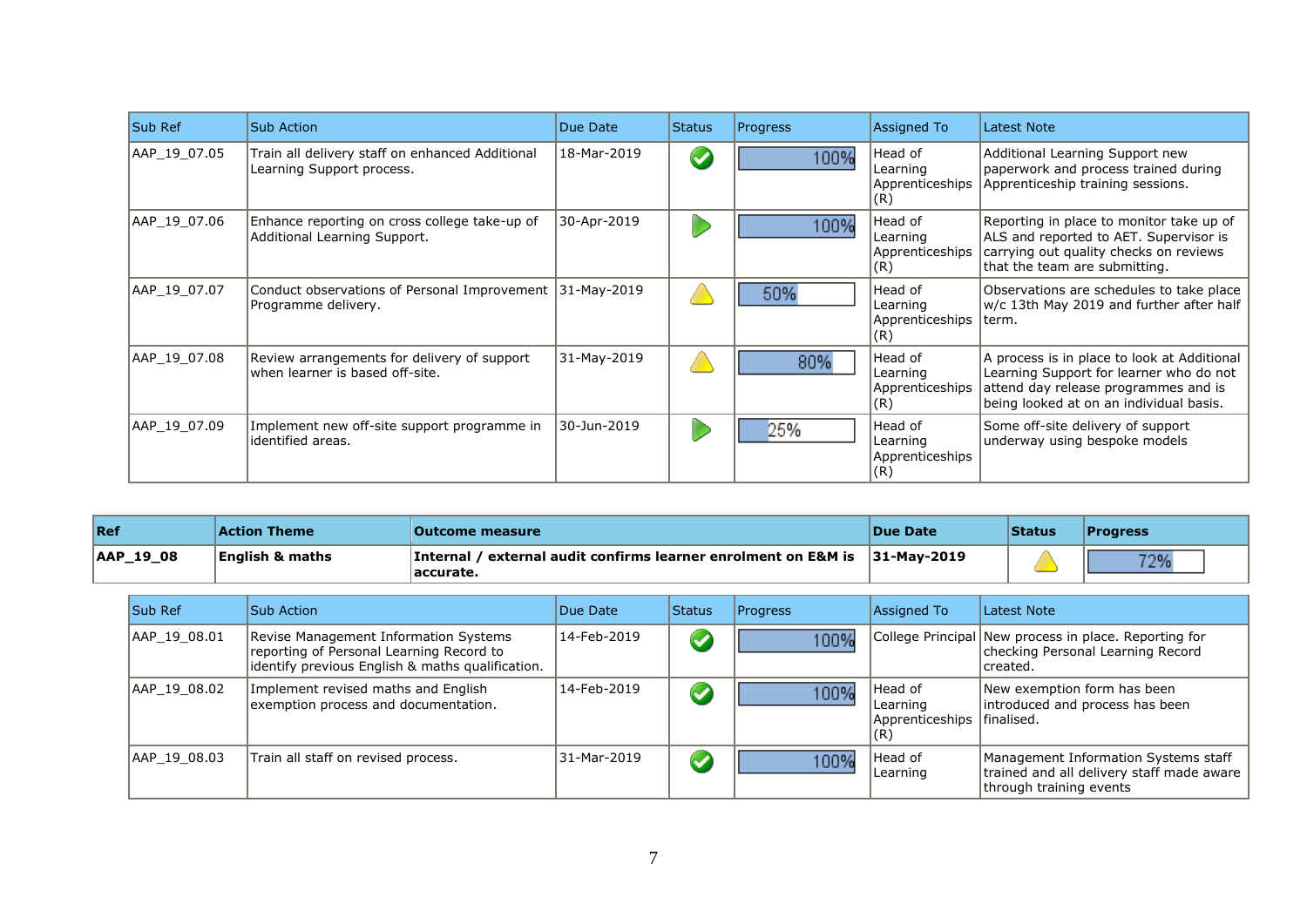| <b>Sub Ref</b> | Sub Action                                                                                           | Due Date    | <b>Status</b> | Progress | Assigned To                                   | Latest Note                                                                                                                                |
|----------------|------------------------------------------------------------------------------------------------------|-------------|---------------|----------|-----------------------------------------------|--------------------------------------------------------------------------------------------------------------------------------------------|
|                |                                                                                                      |             |               |          | Apprenticeships<br>(R)                        |                                                                                                                                            |
| AAP 19 08.04   | Build reporting tools for Apprenticeship<br>Executive Team to monitor compliance.                    | 30-Apr-2019 |               | 60%      | Head of<br>Learning<br>(R)                    | Reports are available to check against<br>Personal Learning Record. Looking to<br>Apprenticeships   include this in Performance Data site. |
| AAP 19 08.05   | Enrolment form to be available to all parties via 31-May-2019<br>Smart Assessor/Document Management. |             |               | 50%      | Head of<br>Learning<br>Apprenticeships<br>(R) | Enrolment form available to all on<br>DocMan. Looking at integration with<br>SmartAssessor.                                                |

| <b>Ref</b>    | <b>Action Theme</b>      | <b>Outcome measure</b>                                                                             | <b>Due Date</b>    | <b>Status</b> | <b>Progress</b> |
|---------------|--------------------------|----------------------------------------------------------------------------------------------------|--------------------|---------------|-----------------|
| $ AAP_19_09 $ | <b>Roll-over process</b> | All learners are reported in correct academic year. Untimely<br>withdrawals significantly reduced. | <b>31-Oct-2019</b> |               | 50%             |

| <b>Sub Ref</b> | Sub Action                                                         | Due Date    | <b>Status</b>        | <b>Progress</b> | Assigned To       | Latest Note                                                                                                                        |
|----------------|--------------------------------------------------------------------|-------------|----------------------|-----------------|-------------------|------------------------------------------------------------------------------------------------------------------------------------|
| AAP 19 09.01   | Design a revised 2-stage apprenticeship roll-<br>over process.     | 31-Mar-2019 | $\blacktriangledown$ | 100%            |                   | College Principal   Process designed and flow diagram<br> confirmed.                                                               |
| AAP 19 09.02   | Develop and test SQL for stage 1.                                  | 30-Apr-2019 |                      | 80%             |                   | College Principal First stage SQL ready and appears to<br>lidentify correct learners. Checking and<br>trial run to be carried out. |
| AAP 19 09.03   | Design and test SQL for stage 2.                                   | 31-May-2019 |                      | 50%             |                   | College Principal SQL writing underway. At testing stage.                                                                          |
| AAP 19 09.04   | Build reporting tools to ensure transparency<br>with all managers. | 03-Jun-2019 |                      | 80%             |                   | College Principal Initial reporting tools all built. Final<br>testing underway. For distribution at end<br>lof month.              |
| AAP 19 09.05   | Implement 2 stage roll-over process.                               | 30-Sep-2019 |                      | l 0%            |                   | College Principal Stage one in July. Stage two in<br>September.                                                                    |
| AAP 19 09.06   | Review effectiveness of new 2-stage process.                       | 31-Oct-2019 |                      | D%              | College Principal |                                                                                                                                    |

| Ref       | Action Theme         | <b>Outcome measure</b>                                  | <b>Due Date</b> | <b>Status</b> | <b>IProgress</b> |
|-----------|----------------------|---------------------------------------------------------|-----------------|---------------|------------------|
| AAP_19_10 | Supporting our staff | Staff report high levels of satisfaction with training. | 31-Jul-2019     |               | 7604             |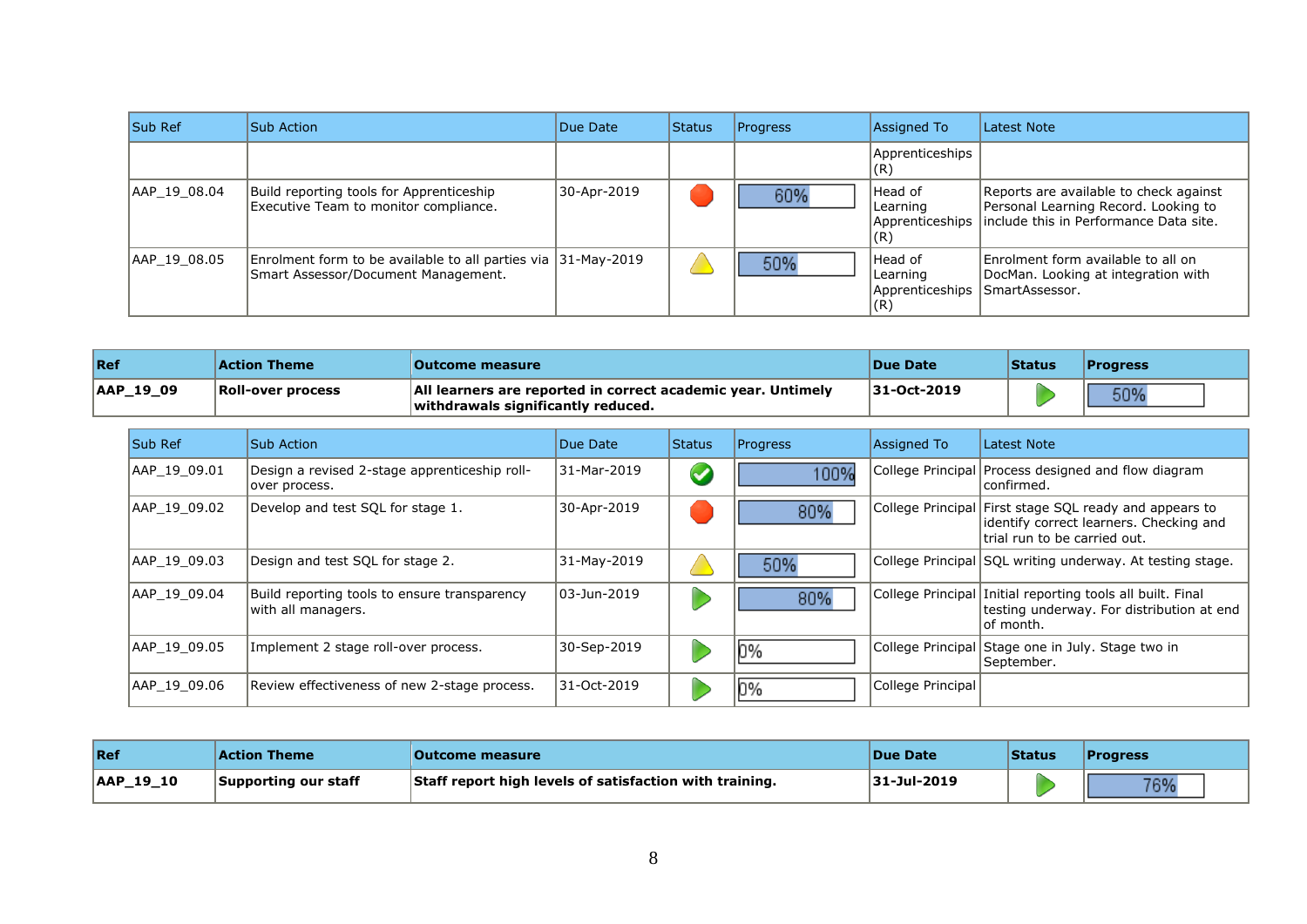| Sub Ref      | Sub Action                                                                                                                                   | Due Date    | <b>Status</b>        | <b>Progress</b> | <b>Assigned To</b>                             | Latest Note                                                                                                               |
|--------------|----------------------------------------------------------------------------------------------------------------------------------------------|-------------|----------------------|-----------------|------------------------------------------------|---------------------------------------------------------------------------------------------------------------------------|
| AAP 19 10.01 | Plan a series of regular training sessions<br>(weekly in the first instance) for all apprentices'<br>delivery staff including support teams. | 27-Feb-2019 | $\blacktriangledown$ | 100%            | Chief Executive<br>Officer                     | Weekly workshops are scheduled and are<br>underway to capture delivery team and<br>support team staff.                    |
| AAP 19 10.02 | Agree content for each workshop.                                                                                                             | 27-Feb-2019 | $\blacktriangledown$ | 100%            | Chief Executive<br>Officer                     | Content of workshops have been agreed.                                                                                    |
| AAP 19 10.03 | Workshops delivered by member of<br>Apprenticeship Executive Team.                                                                           | 31-May-2019 |                      | 80%             | Chief Executive<br>Officer                     | Weekly sessions held and delivery by<br>Apprenticeship Executive Team and<br>colleagues. Ongoing - keep action open.      |
| AAP 19 10.04 | Dedicate staff conference 14/4/19 to a bespoke<br>support sessions to delivery support staff.                                                | 14-Apr-2019 | $\blacktriangledown$ | 100%            |                                                | College Principal Conference delivery and well received.<br>Dedicated sessions and surgeries for<br>apprenticeship staff. |
| AAP 19 10.05 | Undertake a staff survey to gauge<br>understanding and satisfaction with new<br>processes, systems and management.                           | 31-Jul-2019 |                      | 0%              | Head of<br>Learning<br>Apprenticeships<br> (M) |                                                                                                                           |

| Ref       | <b>Action Theme</b>        | <b>Outcome measure</b>                          | <b>Due Date</b> | <i><b>Status</b></i> | <b>Progress</b> |
|-----------|----------------------------|-------------------------------------------------|-----------------|----------------------|-----------------|
| AAP 19 11 | <b>External Validation</b> | Confirmation that revised processes are robust. | 30-Jun-2019     |                      | 50%             |

| <b>Sub Ref</b> | Sub Action                                                                                         | Due Date        | <b>Status</b>        | <b>Progress</b> | Assigned To                 | Latest Note                                                 |
|----------------|----------------------------------------------------------------------------------------------------|-----------------|----------------------|-----------------|-----------------------------|-------------------------------------------------------------|
| AAP 19 11.01   | Agree scope of work for validation of processing 30-Apr-2019<br>improvements by third party (RSM). |                 | $\blacktriangledown$ | 100%            | Officer                     | Chief Executive Scope of work and agenda agreed.            |
| AAP 19 11.02   | Third party conducts minimum 2 day review of<br>processes and systems.                             | $ 21-May-2019 $ | $\blacktriangledown$ | 100%            | Officer                     | Chief Executive Review completed $20^{th}$ & $21^{st}$ May. |
| AAP 19 11.03   | Implement any further recommendations as a<br>result of review.                                    | 30-Jun-2019     |                      | 0%              | Chief Executive<br>10fficer |                                                             |
| AAP 19 11.04   | Agree any further external validations to be<br>completed.                                         | 30-Jun-2019     |                      | 0%              | Chief Executive<br>Officer  |                                                             |

Action Status